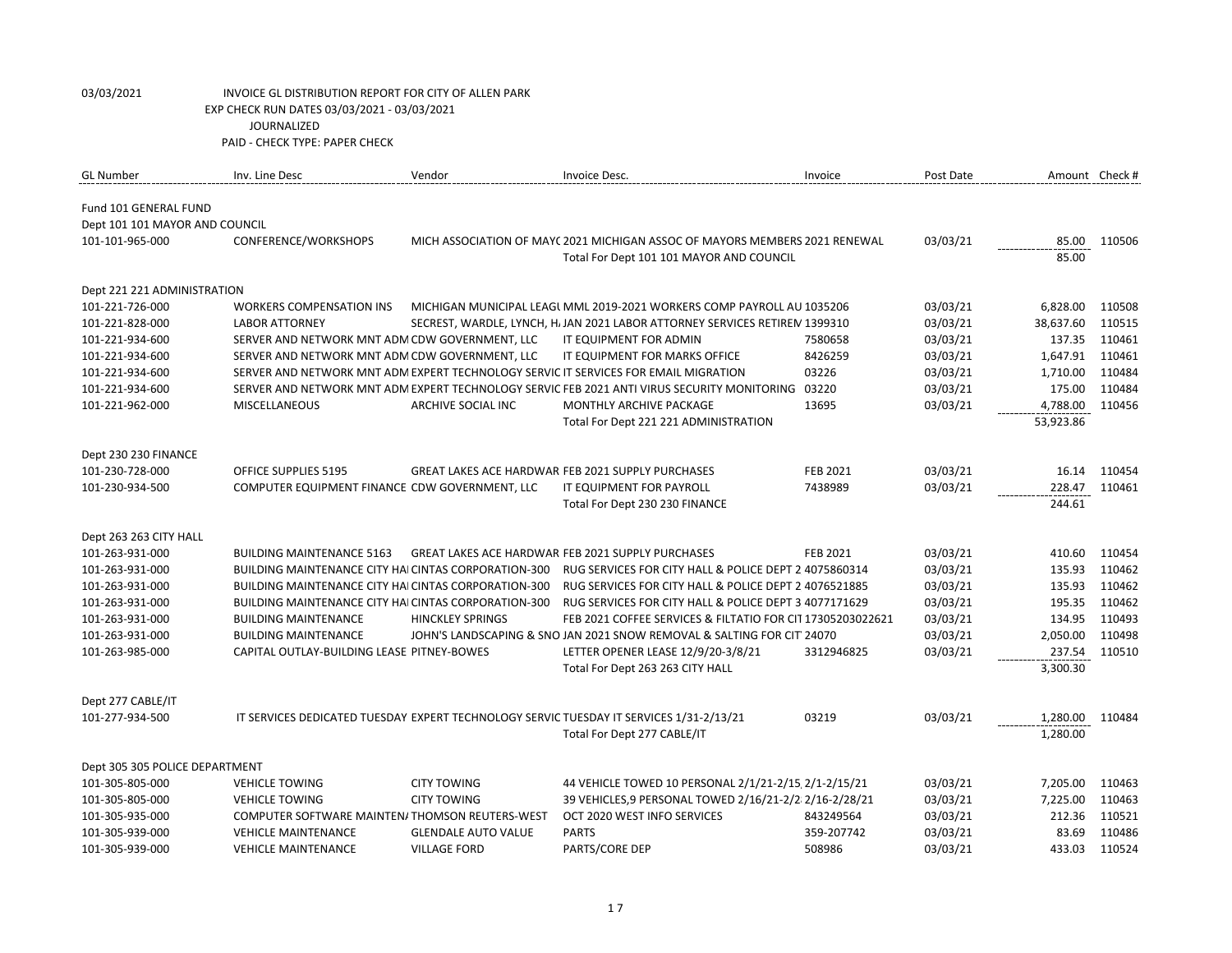| <b>GL Number</b>                          | Inv. Line Desc                            | Vendor                                      | Invoice Desc.                                                         | Invoice          | Post Date | Amount Check # |        |
|-------------------------------------------|-------------------------------------------|---------------------------------------------|-----------------------------------------------------------------------|------------------|-----------|----------------|--------|
| 101-305-960-000                           | <b>EDUCATION &amp; TRAINING</b>           | EGAN, CHRIS                                 | REIMBURSEMENT TRAINING EXPENSES                                       | REIMBURSEMENT    | 03/03/21  | 20.00          | 110483 |
|                                           |                                           |                                             | Total For Dept 305 305 POLICE DEPARTMENT                              |                  |           | 15,179.08      |        |
| Dept 340 340 FIRE DEPARTMENT              |                                           |                                             |                                                                       |                  |           |                |        |
| 101-340-757-000                           | <b>OPERATING SUPPLIES 5167</b>            |                                             | GREAT LAKES ACE HARDWAR FEB 2021 SUPPLY PURCHASES                     | FEB 2021         | 03/03/21  | 142.44         | 110454 |
| 101-340-757-000                           | <b>OPERATING SUPPLIES</b>                 | <b>HOME DEPOT</b>                           | FEB 2021 PURCHASES FIRE DEPT                                          | FEB 2021         | 03/03/21  | 347.11         | 110494 |
| 101-340-757-500                           | <b>RESCUE SUPPLIES</b>                    | J & B MEDICAL SUPPLY, INC. RESCUE SUPPLIES  |                                                                       | 7095345          | 03/03/21  | 167.71         | 110496 |
| 101-340-757-500                           | <b>RESCUE SUPPLIES</b>                    | J & B MEDICAL SUPPLY, INC. RESCUE SUPPLIES  |                                                                       | 7081890          | 03/03/21  | 290.00         | 110496 |
| 101-340-757-500                           | <b>RESCUE SUPPLIES</b>                    | J & B MEDICAL SUPPLY, INC. CREDIT RET ITEMS |                                                                       | 6918979          | 03/03/21  | (47.60)        | 110496 |
| 101-340-768-000                           | <b>UNIFORMS</b>                           | <b>DETROIT SHIELDS</b>                      | HELMET SHIELDS FIRE DEPT                                              | 2222101          | 03/03/21  | 720.00         | 110472 |
| 101-340-768-000                           | <b>UNIFORMS</b>                           | <b>WEST SHORE SERVICES</b>                  | SUPPLIES FOR FIRE DEPT                                                | 23963            | 03/03/21  | 899.03         | 110528 |
| 101-340-805-000                           | AMBULANCE BILLING                         | ACCUMED BILLING INC.                        | FEB 2021 FIRE SERVICES                                                | 27162            | 03/03/21  | 6,093.15       | 110453 |
| 101-340-805-000                           | AMBULANCE BILLING                         | LONG, TERI                                  | REIMBURSEMENT FOR AMBULANCE SERVICES REIMBURSEMENT                    |                  | 03/03/21  | 756.00         | 110503 |
| 101-340-805-000                           | AMBULANCE BILLING                         | <b>SHARON JESSICA</b>                       | REIMBURSEMENT FOR AMBULANCE SERVICES REIMBURSEMENT                    |                  | 03/03/21  | 30.64          | 110516 |
| 101-340-835-000                           | <b>PHYSICALS</b>                          |                                             | PSYBUS PSYCHOLOGICAL CON PSYCH EVAL FOR NEW HIRE FIRE DEPT            | 18743            | 03/03/21  | 585.00         | 110511 |
| 101-340-853-000                           | TELEPHONE-FIRE CHIEF FAX & BAC AT & T     |                                             | FAX & BACKUP LINE FOR FIRE DEPT 1/11-2/10/ 313928637702               |                  | 03/03/21  | 515.97         | 110457 |
| 101-340-853-000                           | <b>TELEPHONE</b>                          | COMCAST                                     | FIRE DEPT SERVICES 3/6-4/5/21                                         | 8529101680173474 | 03/03/21  | 254.85         | 110465 |
| 101-340-931-000                           | <b>BUILDING MAINTENANCE</b>               | ROSE PEST SOLUTIONS                         | <b>BLDG MNT</b>                                                       | 10613178         | 03/03/21  | 52.00          | 110513 |
| 101-340-931-000                           | <b>BUILDING MAINTENANCE</b>               | <b>ZUBKE PLUMBING</b>                       | <b>BUILDING MNT FIRE DEPT</b>                                         | 1541             | 03/03/21  | 1,725.00       | 110531 |
| 101-340-939-000                           | <b>VEHICLE MAINTENANCE</b>                | <b>HOME DEPOT</b>                           | FEB 2021 PURCHASES FIRE DEPT                                          | FEB 2021         | 03/03/21  | 63.59          | 110494 |
| 101-340-939-000                           | <b>VEHICLE MAINTENANCE</b>                | <b>VILLAGE FORD</b>                         | <b>PARTS</b>                                                          | 509550           | 03/03/21  | 69.73          | 110524 |
| 101-340-939-000                           | <b>VEHICLE MAINTENANCE</b>                | <b>VILLAGE FORD</b>                         | <b>SUPPLIES</b>                                                       | 509283           | 03/03/21  | 440.71         | 110524 |
| 101-340-958-000                           | <b>MEMBERSHIP &amp; DUES</b>              | <b>JW2 FIRE CONSULTANTS</b>                 | AFG PREPARATION & SUBMISSION                                          | 447              | 03/03/21  | 1,142.86       | 110501 |
| 101-340-958-000                           | <b>MEMBERSHIP &amp; DUES</b>              | <b>NFPA</b>                                 | MEMBERSHIP RENEWAL LT O'RILEY THRU 4/28, 3410196-2021                 |                  | 03/03/21  | 175.00         | 110509 |
| 101-340-958-000                           | <b>MEMBERSHIP &amp; DUES</b>              | <b>NFPA</b>                                 | MEMBERSHIP RENEWAL CHIEF CANN THRU 4/13117111-2021                    |                  | 03/03/21  | 175.00         | 110509 |
| 101-340-960-000                           | <b>EDUCATION &amp; TRAINING</b>           |                                             | MICHIGAN FIRE INSPECTORS MEIS VIRTUAL WINTER CONF FOR CHIEF CANN 1211 |                  | 03/03/21  | 250.00         | 110507 |
| 101-340-960-000                           | <b>EDUCATION &amp; TRAINING</b>           | STETZ, MICHAEL                              | REIMBURSEMENT FOR TRAINING EXPENSES                                   | REIMBURSEMENT    | 03/03/21  | 345.88         | 110519 |
|                                           |                                           |                                             | Total For Dept 340 340 FIRE DEPARTMENT                                |                  |           | 15,194.07      |        |
| Dept 445 445 DEPARTMENT OF PUBLIC SERVICE |                                           |                                             |                                                                       |                  |           |                |        |
| 101-445-751-000                           | <b>GASOLINE</b>                           | <b>CORRIGAN OIL CO</b>                      | <b>SUPPLIES</b>                                                       | 7208670-IN       | 03/03/21  | 6,727.76       | 110468 |
| 101-445-751-000                           | <b>GASOLINE</b>                           | <b>RKA PETROLEUM</b>                        | <b>SUPPLIES</b>                                                       | 0234238          | 03/03/21  | 11,387.79      | 110512 |
| 101-445-931-000                           | <b>BUILDING MAINTENANCE</b>               | LOWER HURON SUPPLY CO. SUPPLIES             |                                                                       | 451999           | 03/03/21  | 1,177.22       | 110504 |
| 101-445-931-000                           | <b>BUILDING MAINTENANCE</b>               | <b>SAM'S CLUB DIRECT</b>                    | FEB 2021 SUPPLIES                                                     | FEB 2021         | 03/03/21  | 107.52         | 110514 |
| 101-445-939-000                           | <b>VEHICLE MAINTENANCE</b>                | FLEETPRIDE, INC.                            | <b>CREIDT ON RET PRODUCT</b>                                          | 68872152         | 03/03/21  | (15.59)        | 110485 |
| 101-445-939-000                           | <b>VEHICLE MAINTENANCE</b>                | FLEETPRIDE, INC.                            | <b>PARTS</b>                                                          | 68849630         | 03/03/21  | 27.70          | 110485 |
| 101-445-939-000                           | <b>VEHICLE MAINTENANCE</b>                | <b>GLENDALE AUTO VALUE</b>                  | <b>PARTS</b>                                                          | 359-208264       | 03/03/21  | 299.99         | 110486 |
| 101-445-960-000                           | GENERAL EDUCATION/TUITION RE SHIPMAN, ROY |                                             | REIMBURSEMEN FOR MECHANIC CERT RENEW, REIMBURSEMENT                   |                  | 03/03/21  | 20.29          | 110517 |
|                                           |                                           |                                             | Total For Dept 445 445 DEPARTMENT OF PUBLIC SERVICE                   |                  |           | 19,732.68      |        |

Dept 707 707 PARKS & REC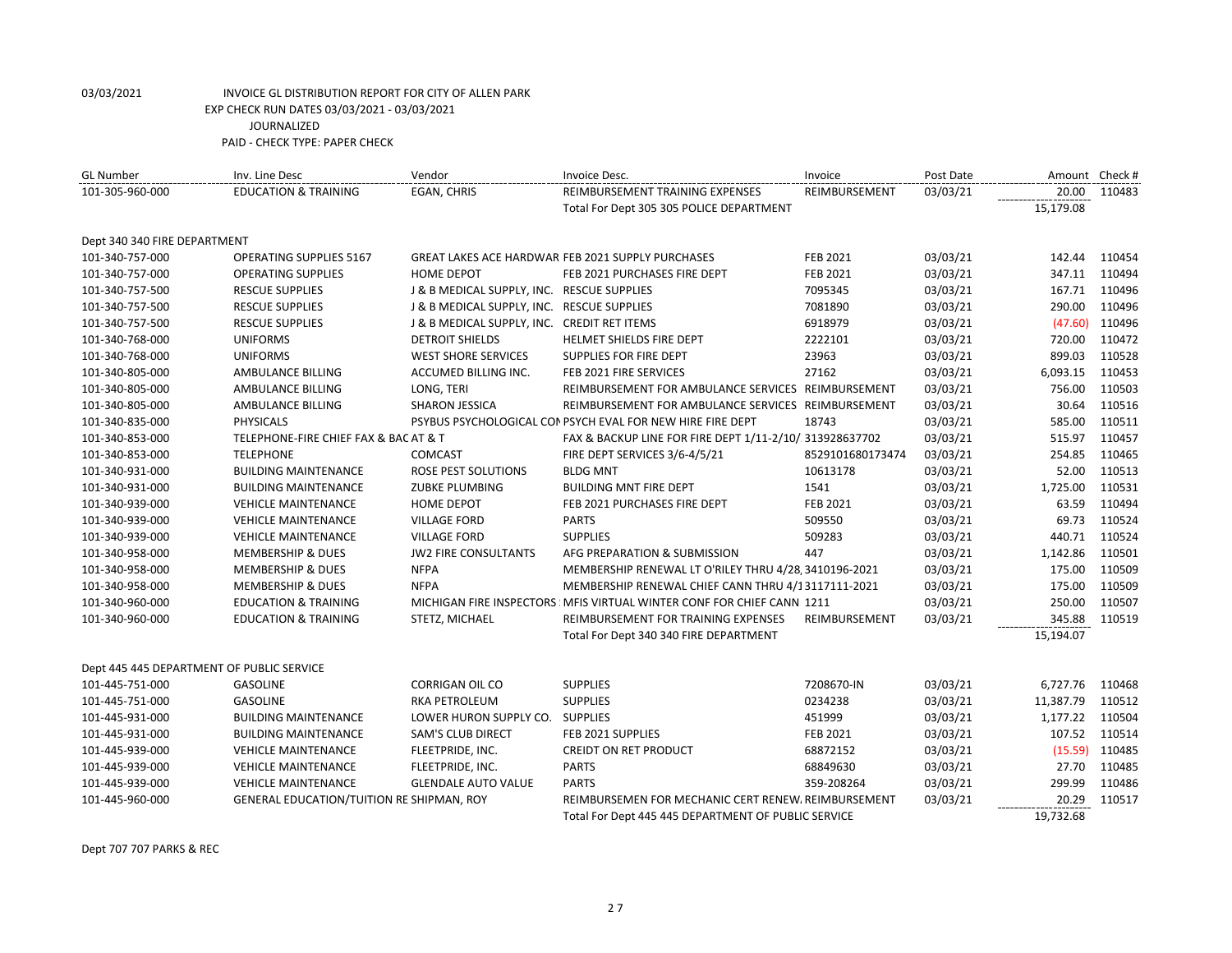| <b>GL Number</b>              | Inv. Line Desc                                                                  | Vendor                                | Invoice Desc.                                                          | Invoice    | Post Date | Amount Check # |        |
|-------------------------------|---------------------------------------------------------------------------------|---------------------------------------|------------------------------------------------------------------------|------------|-----------|----------------|--------|
| 101-707-757-000               | <b>OPERATING SUPPLIES</b>                                                       | <b>CLASSIC AUTO WASH INC.</b>         | <b>DRUMS FOR P&amp;R</b>                                               | 1986       | 03/03/21  | 90.00          | 110464 |
| 101-707-784-000               | <b>PARK SERVICES</b>                                                            | <b>HADDIX ELECTRIC</b>                | LABOR & MATERIAL COMM CTR REPLACE EXHA 10330                           |            | 03/03/21  | 60.00          | 110492 |
| 101-707-816-000               | PROF. SERV. - OTHER                                                             | <b>GREY CAMERAS</b>                   | OUTDOOR VANDAL DOME CAMERA FOR CUNN 38369                              |            | 03/03/21  | 2,520.40       | 110490 |
| 101-707-816-000               | PROF. SERV. - OTHER                                                             | <b>GREY CAMERAS</b>                   | OUTDOOR VERKADA BULLET CAMERA FOR MILI 38368                           |            | 03/03/21  | 3,972.88       | 110490 |
|                               |                                                                                 |                                       | Total For Dept 707 707 PARKS & REC                                     |            |           | 6,643.28       |        |
| Dept 751 751 COMMUNITY CENTER |                                                                                 |                                       |                                                                        |            |           |                |        |
| 101-751-757-000               | <b>OPERATING SUPPLIES 5211</b>                                                  |                                       | GREAT LAKES ACE HARDWAR FEB 2021 SUPPLY PURCHASES                      | FEB 2021   | 03/03/21  | 35.78          | 110454 |
| 101-751-757-000               | <b>OPERATING SUPPLIES</b>                                                       | GORDON FOOD SERV.                     | <b>SUPPLIES P&amp;R</b>                                                | 846157155  | 03/03/21  | 109.93         | 110488 |
| 101-751-757-000               | <b>OPERATING SUPPLIES</b>                                                       | GORDON FOOD SERV.                     | <b>SUPPLIES FOR P&amp;R</b>                                            | 846157141  | 03/03/21  | 134.92         | 110488 |
| 101-751-757-000               | <b>OPERATING SUPPLIES</b>                                                       | <b>SAM'S CLUB DIRECT</b>              | FEB 2021 SUPPLIES                                                      | FEB 2021   | 03/03/21  | 134.82         | 110514 |
| 101-751-757-000               | <b>OPERATING SUPPLIES</b>                                                       | <b>SYSCO DETROIT LLC</b>              | <b>SUPPLIES FOR PARKS &amp; REC</b>                                    | 358739235  | 03/03/21  | 254.58         | 110520 |
| 101-751-757-000               | <b>OPERATING SUPPLIES</b>                                                       | <b>SYSCO DETROIT LLC</b>              | <b>SUPPLIES FOR P&amp;R</b>                                            | 358739234  | 03/03/21  | 435.40         | 110520 |
| 101-751-816-000               | PROF. SERV. - OTHER                                                             |                                       | JERRY COHEN ELITE LAB INC FEB 2020 COLLING WATER TREATMENT FOR P8 8108 |            | 03/03/21  | 200.00         | 110497 |
| 101-751-931-000               | <b>BUILDING MAINTENANCE 5175</b>                                                |                                       | <b>GREAT LAKES ACE HARDWAR FEB 2021 SUPPLY PURCHASES</b>               | FEB 2021   | 03/03/21  | 43.91          | 110454 |
| 101-751-934-000               | EQUIPMENT MAINTENANCE 5172 GREAT LAKES ACE HARDWAR FEB 2021 SUPPLY PURCHASES    |                                       |                                                                        | FEB 2021   | 03/03/21  | 74.51          | 110454 |
| 101-751-934-000               | EQUIPMENT MAINTENANCE                                                           | DOWNRIVER REFRIGERATION PARTS FOR P&R |                                                                        | 1803790    | 03/03/21  | 21.52          | 110475 |
| 101-751-934-000               | <b>EQUIPMENT MAINTENANCE</b>                                                    | <b>HADDIX ELECTRIC</b>                | LABOR & MATERIAL COMM CTR REPLACE EXHA 10330                           |            | 03/03/21  | 1,110.00       | 110492 |
|                               |                                                                                 |                                       | Total For Dept 751 751 COMMUNITY CENTER                                |            |           | 2,555.37       |        |
| Dept 803 HISTORICAL           |                                                                                 |                                       |                                                                        |            |           |                |        |
| 101-803-801-001               | LAWN & SNOW SERVICES                                                            |                                       | JOHN'S LANDSCAPING & SNO SNOW REMOVAL HISTORICAL MUSEUM                | 24069      | 03/03/21  | 80.00          | 110498 |
|                               |                                                                                 |                                       | Total For Dept 803 HISTORICAL                                          |            |           | 80.00          |        |
|                               |                                                                                 |                                       | Total For Fund 101 GENERAL FUND                                        |            |           | 118,218.25     |        |
| Fund 202 MAJOR STREET FUND    |                                                                                 |                                       |                                                                        |            |           |                |        |
| Dept 475 475 TRAFFIC SERVICES |                                                                                 |                                       |                                                                        |            |           |                |        |
| 202-475-703-050               | INTERFUND LABOR/EQUIP - TRAFF WAYNE COUNTY - ACCTS. RECTRAFFIC SIGNAL MNT 01/21 |                                       |                                                                        | 305516     | 03/03/21  | 486.26         | 110527 |
|                               |                                                                                 |                                       | Total For Dept 475 475 TRAFFIC SERVICES                                |            |           | 486.26         |        |
| Dept 478 WINTER MAINTENANCE   |                                                                                 |                                       |                                                                        |            |           |                |        |
| 202-478-757-000               | <b>OPERATING SUPPLIES</b>                                                       | DETROIT SALT COMPANY                  | <b>SUPPLIES</b>                                                        | S121-04494 | 03/03/21  | 1,454.28       | 110471 |
| 202-478-757-000               | <b>OPERATING SUPPLIES</b>                                                       | DETROIT SALT COMPANY                  | <b>SUPPLIES</b>                                                        | S121-04209 | 03/03/21  | 2,645.26       | 110471 |
| 202-478-757-000               | <b>OPERATING SUPPLIES</b>                                                       | <b>DETROIT SALT COMPANY</b>           | <b>SUPPLIES</b>                                                        | S121-04354 | 03/03/21  | 3,965.46       | 110471 |
| 202-478-757-000               | <b>OPERATING SUPPLIES</b>                                                       | DETROIT SALT COMPANY                  | <b>SUPPLIES</b>                                                        | S121-04653 | 03/03/21  | 2,917.10       | 110471 |
|                               |                                                                                 |                                       | Total For Dept 478 WINTER MAINTENANCE                                  |            |           | 10,982.10      |        |
|                               |                                                                                 |                                       | Total For Fund 202 MAJOR STREET FUND                                   |            |           | 11,468.36      |        |

Fund 203 LOCAL STREET FUND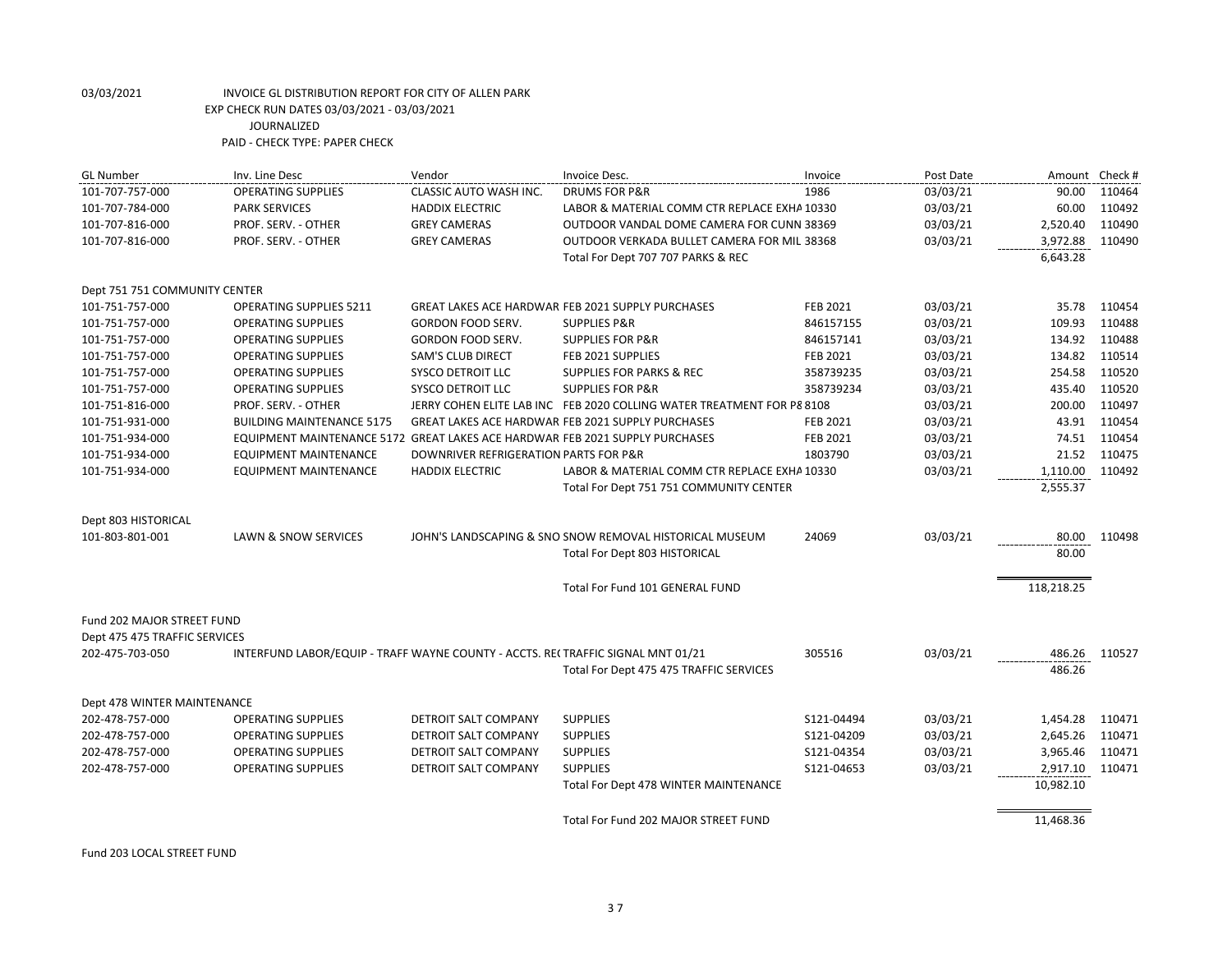| Dept 478 WINTER MAINTENANCE<br><b>SUPPLIES</b><br>203-478-757-000<br><b>OPERATING SUPPLIES</b><br>DETROIT SALT COMPANY<br>S121-04494<br>03/03/21<br>1,454.27<br>110471<br>203-478-757-000<br><b>OPERATING SUPPLIES</b><br>DETROIT SALT COMPANY<br><b>SUPPLIES</b><br>S121-04209<br>03/03/21<br>2,645.25<br>110471<br>03/03/21<br>3,965.46<br>110471<br>203-478-757-000<br><b>OPERATING SUPPLIES</b><br>DETROIT SALT COMPANY<br><b>SUPPLIES</b><br>S121-04354<br>203-478-757-000<br><b>OPERATING SUPPLIES</b><br>DETROIT SALT COMPANY<br><b>SUPPLIES</b><br>S121-04653<br>03/03/21<br>2,917.09<br>110471<br>10,982.07<br>Total For Dept 478 WINTER MAINTENANCE<br>10,982.07<br>Total For Fund 203 LOCAL STREET FUND<br>Fund 249 BUILDING FUND<br>Dept 000<br>03/03/21<br>249-000-607-000<br><b>FEES REVENUE</b><br><b>WARD LAWRENCE</b><br>REFUND ON RENTAL REGISTRATION 14890 OCE REFUND<br>200.00<br>110525<br>200.00<br>Total For Dept 000<br>200.00<br>Total For Fund 249 BUILDING FUND<br>Fund 250 DDA OPERATING<br>Dept 000<br>250-000-716-000<br><b>MEDICAL</b><br>KIBBY, JENNIFER<br>03/03/21<br>1,038.36<br>110502<br>MARCH 2021 MEDICAL REIMBURSEMENT<br><b>MARCH 2021</b><br>OPTICAL<br>250-000-718-000<br>KIBBY, JENNIFER<br>03/03/21<br>11.40<br>110502<br>MARCH 2021 MEDICAL REIMBURSEMENT<br><b>MARCH 2021</b><br><b>DENTAL</b><br>KIBBY, JENNIFER<br><b>MARCH 2021</b><br>03/03/21<br>28.96<br>110502<br>250-000-720-000<br>MARCH 2021 MEDICAL REIMBURSEMENT<br>250-000-920-000<br><b>UTILITIES</b><br><b>DTE ENERGY</b><br>PARKING LOT LIGHTS 1/13-2/10/21 17425 ECOI 910007536873<br>03/03/21<br>1.07<br>110476<br>228.00<br>110477<br>250-000-920-000<br><b>UTILITIES</b><br><b>DTE ENERGY</b><br>BEATRICE PARKING LOT LIGHTS 1/6-2/2/21<br>910005331970<br>03/03/21<br>250-000-920-000<br>ALLEN RD PARKING LOT LIGHTS 1/7-2/3/21<br>910006782213<br>03/03/21<br>95.45<br>110478<br><b>UTILITIES</b><br><b>DTE ENERGY</b><br><b>UTILITIES</b><br>03/03/21<br>158.75<br>110479<br>250-000-920-000<br><b>DTE ENERGY</b><br>ELEC SERVICES 6543 ALLEN RD 1/6-2/2/21<br>910021109236<br>232.39<br>110480<br>250-000-920-000<br><b>UTILITIES</b><br><b>DTE ENERGY</b><br>5951 ALLEN RD ELECTRIC SERVICE 1/6-2/2/21<br>910007536998<br>03/03/21<br><b>UTILITIES</b><br>03/03/21<br>66.65<br>110481<br>250-000-920-000<br><b>DTE ENERGY</b><br>6543 ALLEN RD ELEC SERVICES 1/6-2/2/21<br>910008199275<br>10329<br>03/03/21<br>2,105.00<br>110492<br>250-000-931-000<br><b>BUILDING MAINTENANCE</b><br>FEBRUARY LIGHT CHECK DDA OFFICE<br><b>HADDIX ELECTRIC</b><br>992<br>110498<br>250-000-931-000<br>JOHN'S LANDSCAPING & SNO SNOW REMOVAL DDA OFFICE PMT #2 OF 4<br>03/03/21<br>4,592.50<br><b>BUILDING MAINTENANCE</b><br>DOWNRIVER PEST CONTROL FEB 2021 QUANDT ALLEY MNT<br>FEB 2021<br>03/03/21<br>360.00<br>110474<br>250-000-962-000<br><b>MISCELLANEOUS</b><br>Total For Dept 000<br>8,918.53<br>Total For Fund 250 DDA OPERATING<br>8,918.53<br>Fund 271 LIBRARY<br>Dept 000<br>271-000-728-000<br><b>OFFICE SUPPLIES</b><br>DEMCO, INC.<br><b>SUPPLIES FOR LIBRARY</b><br>6882604<br>03/03/21<br>966.75<br>110470<br>271-000-828-000<br><b>BAKER &amp; TAYLOR</b><br>2035775329<br>03/03/21<br>116.43<br>110459<br><b>MATERIALS</b><br><b>MATERIALS FOR LIBRARY</b><br>271-000-828-000<br><b>MATERIALS</b><br>8100<br>03/03/21<br>460.71<br>110460<br>BESTSELLERS AUDIO, LLC<br><b>AUDIOBOOKS FOR LIBRARY</b><br>271-000-931-000<br><b>BUILDING MAINTENANCE</b><br><b>HINCKLEY SPRINGS</b><br>FEB 2021 COFFEE SERVICES FOR LIBRARY<br>21151106022721<br>03/03/21<br>17.20<br>110493 | <b>GL Number</b> | Inv. Line Desc | Vendor | Invoice Desc.      | Invoice | Post Date | Amount Check # |  |
|-----------------------------------------------------------------------------------------------------------------------------------------------------------------------------------------------------------------------------------------------------------------------------------------------------------------------------------------------------------------------------------------------------------------------------------------------------------------------------------------------------------------------------------------------------------------------------------------------------------------------------------------------------------------------------------------------------------------------------------------------------------------------------------------------------------------------------------------------------------------------------------------------------------------------------------------------------------------------------------------------------------------------------------------------------------------------------------------------------------------------------------------------------------------------------------------------------------------------------------------------------------------------------------------------------------------------------------------------------------------------------------------------------------------------------------------------------------------------------------------------------------------------------------------------------------------------------------------------------------------------------------------------------------------------------------------------------------------------------------------------------------------------------------------------------------------------------------------------------------------------------------------------------------------------------------------------------------------------------------------------------------------------------------------------------------------------------------------------------------------------------------------------------------------------------------------------------------------------------------------------------------------------------------------------------------------------------------------------------------------------------------------------------------------------------------------------------------------------------------------------------------------------------------------------------------------------------------------------------------------------------------------------------------------------------------------------------------------------------------------------------------------------------------------------------------------------------------------------------------------------------------------------------------------------------------------------------------------------------------------------------------------------------------------------------------------------------------------------------------------------------------------------------------------------------------------------------------------------------------------------------------------------------------------------------------------------------------------------------------------------------------------------------------------------------------------------------------------------------------------------------------------------------------------------------------------------------------------------------------|------------------|----------------|--------|--------------------|---------|-----------|----------------|--|
|                                                                                                                                                                                                                                                                                                                                                                                                                                                                                                                                                                                                                                                                                                                                                                                                                                                                                                                                                                                                                                                                                                                                                                                                                                                                                                                                                                                                                                                                                                                                                                                                                                                                                                                                                                                                                                                                                                                                                                                                                                                                                                                                                                                                                                                                                                                                                                                                                                                                                                                                                                                                                                                                                                                                                                                                                                                                                                                                                                                                                                                                                                                                                                                                                                                                                                                                                                                                                                                                                                                                                                                                           |                  |                |        |                    |         |           |                |  |
|                                                                                                                                                                                                                                                                                                                                                                                                                                                                                                                                                                                                                                                                                                                                                                                                                                                                                                                                                                                                                                                                                                                                                                                                                                                                                                                                                                                                                                                                                                                                                                                                                                                                                                                                                                                                                                                                                                                                                                                                                                                                                                                                                                                                                                                                                                                                                                                                                                                                                                                                                                                                                                                                                                                                                                                                                                                                                                                                                                                                                                                                                                                                                                                                                                                                                                                                                                                                                                                                                                                                                                                                           |                  |                |        |                    |         |           |                |  |
|                                                                                                                                                                                                                                                                                                                                                                                                                                                                                                                                                                                                                                                                                                                                                                                                                                                                                                                                                                                                                                                                                                                                                                                                                                                                                                                                                                                                                                                                                                                                                                                                                                                                                                                                                                                                                                                                                                                                                                                                                                                                                                                                                                                                                                                                                                                                                                                                                                                                                                                                                                                                                                                                                                                                                                                                                                                                                                                                                                                                                                                                                                                                                                                                                                                                                                                                                                                                                                                                                                                                                                                                           |                  |                |        |                    |         |           |                |  |
|                                                                                                                                                                                                                                                                                                                                                                                                                                                                                                                                                                                                                                                                                                                                                                                                                                                                                                                                                                                                                                                                                                                                                                                                                                                                                                                                                                                                                                                                                                                                                                                                                                                                                                                                                                                                                                                                                                                                                                                                                                                                                                                                                                                                                                                                                                                                                                                                                                                                                                                                                                                                                                                                                                                                                                                                                                                                                                                                                                                                                                                                                                                                                                                                                                                                                                                                                                                                                                                                                                                                                                                                           |                  |                |        |                    |         |           |                |  |
|                                                                                                                                                                                                                                                                                                                                                                                                                                                                                                                                                                                                                                                                                                                                                                                                                                                                                                                                                                                                                                                                                                                                                                                                                                                                                                                                                                                                                                                                                                                                                                                                                                                                                                                                                                                                                                                                                                                                                                                                                                                                                                                                                                                                                                                                                                                                                                                                                                                                                                                                                                                                                                                                                                                                                                                                                                                                                                                                                                                                                                                                                                                                                                                                                                                                                                                                                                                                                                                                                                                                                                                                           |                  |                |        |                    |         |           |                |  |
|                                                                                                                                                                                                                                                                                                                                                                                                                                                                                                                                                                                                                                                                                                                                                                                                                                                                                                                                                                                                                                                                                                                                                                                                                                                                                                                                                                                                                                                                                                                                                                                                                                                                                                                                                                                                                                                                                                                                                                                                                                                                                                                                                                                                                                                                                                                                                                                                                                                                                                                                                                                                                                                                                                                                                                                                                                                                                                                                                                                                                                                                                                                                                                                                                                                                                                                                                                                                                                                                                                                                                                                                           |                  |                |        |                    |         |           |                |  |
|                                                                                                                                                                                                                                                                                                                                                                                                                                                                                                                                                                                                                                                                                                                                                                                                                                                                                                                                                                                                                                                                                                                                                                                                                                                                                                                                                                                                                                                                                                                                                                                                                                                                                                                                                                                                                                                                                                                                                                                                                                                                                                                                                                                                                                                                                                                                                                                                                                                                                                                                                                                                                                                                                                                                                                                                                                                                                                                                                                                                                                                                                                                                                                                                                                                                                                                                                                                                                                                                                                                                                                                                           |                  |                |        |                    |         |           |                |  |
|                                                                                                                                                                                                                                                                                                                                                                                                                                                                                                                                                                                                                                                                                                                                                                                                                                                                                                                                                                                                                                                                                                                                                                                                                                                                                                                                                                                                                                                                                                                                                                                                                                                                                                                                                                                                                                                                                                                                                                                                                                                                                                                                                                                                                                                                                                                                                                                                                                                                                                                                                                                                                                                                                                                                                                                                                                                                                                                                                                                                                                                                                                                                                                                                                                                                                                                                                                                                                                                                                                                                                                                                           |                  |                |        |                    |         |           |                |  |
|                                                                                                                                                                                                                                                                                                                                                                                                                                                                                                                                                                                                                                                                                                                                                                                                                                                                                                                                                                                                                                                                                                                                                                                                                                                                                                                                                                                                                                                                                                                                                                                                                                                                                                                                                                                                                                                                                                                                                                                                                                                                                                                                                                                                                                                                                                                                                                                                                                                                                                                                                                                                                                                                                                                                                                                                                                                                                                                                                                                                                                                                                                                                                                                                                                                                                                                                                                                                                                                                                                                                                                                                           |                  |                |        |                    |         |           |                |  |
|                                                                                                                                                                                                                                                                                                                                                                                                                                                                                                                                                                                                                                                                                                                                                                                                                                                                                                                                                                                                                                                                                                                                                                                                                                                                                                                                                                                                                                                                                                                                                                                                                                                                                                                                                                                                                                                                                                                                                                                                                                                                                                                                                                                                                                                                                                                                                                                                                                                                                                                                                                                                                                                                                                                                                                                                                                                                                                                                                                                                                                                                                                                                                                                                                                                                                                                                                                                                                                                                                                                                                                                                           |                  |                |        |                    |         |           |                |  |
|                                                                                                                                                                                                                                                                                                                                                                                                                                                                                                                                                                                                                                                                                                                                                                                                                                                                                                                                                                                                                                                                                                                                                                                                                                                                                                                                                                                                                                                                                                                                                                                                                                                                                                                                                                                                                                                                                                                                                                                                                                                                                                                                                                                                                                                                                                                                                                                                                                                                                                                                                                                                                                                                                                                                                                                                                                                                                                                                                                                                                                                                                                                                                                                                                                                                                                                                                                                                                                                                                                                                                                                                           |                  |                |        |                    |         |           |                |  |
|                                                                                                                                                                                                                                                                                                                                                                                                                                                                                                                                                                                                                                                                                                                                                                                                                                                                                                                                                                                                                                                                                                                                                                                                                                                                                                                                                                                                                                                                                                                                                                                                                                                                                                                                                                                                                                                                                                                                                                                                                                                                                                                                                                                                                                                                                                                                                                                                                                                                                                                                                                                                                                                                                                                                                                                                                                                                                                                                                                                                                                                                                                                                                                                                                                                                                                                                                                                                                                                                                                                                                                                                           |                  |                |        |                    |         |           |                |  |
|                                                                                                                                                                                                                                                                                                                                                                                                                                                                                                                                                                                                                                                                                                                                                                                                                                                                                                                                                                                                                                                                                                                                                                                                                                                                                                                                                                                                                                                                                                                                                                                                                                                                                                                                                                                                                                                                                                                                                                                                                                                                                                                                                                                                                                                                                                                                                                                                                                                                                                                                                                                                                                                                                                                                                                                                                                                                                                                                                                                                                                                                                                                                                                                                                                                                                                                                                                                                                                                                                                                                                                                                           |                  |                |        |                    |         |           |                |  |
|                                                                                                                                                                                                                                                                                                                                                                                                                                                                                                                                                                                                                                                                                                                                                                                                                                                                                                                                                                                                                                                                                                                                                                                                                                                                                                                                                                                                                                                                                                                                                                                                                                                                                                                                                                                                                                                                                                                                                                                                                                                                                                                                                                                                                                                                                                                                                                                                                                                                                                                                                                                                                                                                                                                                                                                                                                                                                                                                                                                                                                                                                                                                                                                                                                                                                                                                                                                                                                                                                                                                                                                                           |                  |                |        |                    |         |           |                |  |
|                                                                                                                                                                                                                                                                                                                                                                                                                                                                                                                                                                                                                                                                                                                                                                                                                                                                                                                                                                                                                                                                                                                                                                                                                                                                                                                                                                                                                                                                                                                                                                                                                                                                                                                                                                                                                                                                                                                                                                                                                                                                                                                                                                                                                                                                                                                                                                                                                                                                                                                                                                                                                                                                                                                                                                                                                                                                                                                                                                                                                                                                                                                                                                                                                                                                                                                                                                                                                                                                                                                                                                                                           |                  |                |        |                    |         |           |                |  |
|                                                                                                                                                                                                                                                                                                                                                                                                                                                                                                                                                                                                                                                                                                                                                                                                                                                                                                                                                                                                                                                                                                                                                                                                                                                                                                                                                                                                                                                                                                                                                                                                                                                                                                                                                                                                                                                                                                                                                                                                                                                                                                                                                                                                                                                                                                                                                                                                                                                                                                                                                                                                                                                                                                                                                                                                                                                                                                                                                                                                                                                                                                                                                                                                                                                                                                                                                                                                                                                                                                                                                                                                           |                  |                |        |                    |         |           |                |  |
|                                                                                                                                                                                                                                                                                                                                                                                                                                                                                                                                                                                                                                                                                                                                                                                                                                                                                                                                                                                                                                                                                                                                                                                                                                                                                                                                                                                                                                                                                                                                                                                                                                                                                                                                                                                                                                                                                                                                                                                                                                                                                                                                                                                                                                                                                                                                                                                                                                                                                                                                                                                                                                                                                                                                                                                                                                                                                                                                                                                                                                                                                                                                                                                                                                                                                                                                                                                                                                                                                                                                                                                                           |                  |                |        |                    |         |           |                |  |
|                                                                                                                                                                                                                                                                                                                                                                                                                                                                                                                                                                                                                                                                                                                                                                                                                                                                                                                                                                                                                                                                                                                                                                                                                                                                                                                                                                                                                                                                                                                                                                                                                                                                                                                                                                                                                                                                                                                                                                                                                                                                                                                                                                                                                                                                                                                                                                                                                                                                                                                                                                                                                                                                                                                                                                                                                                                                                                                                                                                                                                                                                                                                                                                                                                                                                                                                                                                                                                                                                                                                                                                                           |                  |                |        |                    |         |           |                |  |
|                                                                                                                                                                                                                                                                                                                                                                                                                                                                                                                                                                                                                                                                                                                                                                                                                                                                                                                                                                                                                                                                                                                                                                                                                                                                                                                                                                                                                                                                                                                                                                                                                                                                                                                                                                                                                                                                                                                                                                                                                                                                                                                                                                                                                                                                                                                                                                                                                                                                                                                                                                                                                                                                                                                                                                                                                                                                                                                                                                                                                                                                                                                                                                                                                                                                                                                                                                                                                                                                                                                                                                                                           |                  |                |        |                    |         |           |                |  |
|                                                                                                                                                                                                                                                                                                                                                                                                                                                                                                                                                                                                                                                                                                                                                                                                                                                                                                                                                                                                                                                                                                                                                                                                                                                                                                                                                                                                                                                                                                                                                                                                                                                                                                                                                                                                                                                                                                                                                                                                                                                                                                                                                                                                                                                                                                                                                                                                                                                                                                                                                                                                                                                                                                                                                                                                                                                                                                                                                                                                                                                                                                                                                                                                                                                                                                                                                                                                                                                                                                                                                                                                           |                  |                |        |                    |         |           |                |  |
|                                                                                                                                                                                                                                                                                                                                                                                                                                                                                                                                                                                                                                                                                                                                                                                                                                                                                                                                                                                                                                                                                                                                                                                                                                                                                                                                                                                                                                                                                                                                                                                                                                                                                                                                                                                                                                                                                                                                                                                                                                                                                                                                                                                                                                                                                                                                                                                                                                                                                                                                                                                                                                                                                                                                                                                                                                                                                                                                                                                                                                                                                                                                                                                                                                                                                                                                                                                                                                                                                                                                                                                                           |                  |                |        |                    |         |           |                |  |
|                                                                                                                                                                                                                                                                                                                                                                                                                                                                                                                                                                                                                                                                                                                                                                                                                                                                                                                                                                                                                                                                                                                                                                                                                                                                                                                                                                                                                                                                                                                                                                                                                                                                                                                                                                                                                                                                                                                                                                                                                                                                                                                                                                                                                                                                                                                                                                                                                                                                                                                                                                                                                                                                                                                                                                                                                                                                                                                                                                                                                                                                                                                                                                                                                                                                                                                                                                                                                                                                                                                                                                                                           |                  |                |        |                    |         |           |                |  |
|                                                                                                                                                                                                                                                                                                                                                                                                                                                                                                                                                                                                                                                                                                                                                                                                                                                                                                                                                                                                                                                                                                                                                                                                                                                                                                                                                                                                                                                                                                                                                                                                                                                                                                                                                                                                                                                                                                                                                                                                                                                                                                                                                                                                                                                                                                                                                                                                                                                                                                                                                                                                                                                                                                                                                                                                                                                                                                                                                                                                                                                                                                                                                                                                                                                                                                                                                                                                                                                                                                                                                                                                           |                  |                |        |                    |         |           |                |  |
|                                                                                                                                                                                                                                                                                                                                                                                                                                                                                                                                                                                                                                                                                                                                                                                                                                                                                                                                                                                                                                                                                                                                                                                                                                                                                                                                                                                                                                                                                                                                                                                                                                                                                                                                                                                                                                                                                                                                                                                                                                                                                                                                                                                                                                                                                                                                                                                                                                                                                                                                                                                                                                                                                                                                                                                                                                                                                                                                                                                                                                                                                                                                                                                                                                                                                                                                                                                                                                                                                                                                                                                                           |                  |                |        |                    |         |           |                |  |
|                                                                                                                                                                                                                                                                                                                                                                                                                                                                                                                                                                                                                                                                                                                                                                                                                                                                                                                                                                                                                                                                                                                                                                                                                                                                                                                                                                                                                                                                                                                                                                                                                                                                                                                                                                                                                                                                                                                                                                                                                                                                                                                                                                                                                                                                                                                                                                                                                                                                                                                                                                                                                                                                                                                                                                                                                                                                                                                                                                                                                                                                                                                                                                                                                                                                                                                                                                                                                                                                                                                                                                                                           |                  |                |        |                    |         |           |                |  |
|                                                                                                                                                                                                                                                                                                                                                                                                                                                                                                                                                                                                                                                                                                                                                                                                                                                                                                                                                                                                                                                                                                                                                                                                                                                                                                                                                                                                                                                                                                                                                                                                                                                                                                                                                                                                                                                                                                                                                                                                                                                                                                                                                                                                                                                                                                                                                                                                                                                                                                                                                                                                                                                                                                                                                                                                                                                                                                                                                                                                                                                                                                                                                                                                                                                                                                                                                                                                                                                                                                                                                                                                           |                  |                |        |                    |         |           |                |  |
|                                                                                                                                                                                                                                                                                                                                                                                                                                                                                                                                                                                                                                                                                                                                                                                                                                                                                                                                                                                                                                                                                                                                                                                                                                                                                                                                                                                                                                                                                                                                                                                                                                                                                                                                                                                                                                                                                                                                                                                                                                                                                                                                                                                                                                                                                                                                                                                                                                                                                                                                                                                                                                                                                                                                                                                                                                                                                                                                                                                                                                                                                                                                                                                                                                                                                                                                                                                                                                                                                                                                                                                                           |                  |                |        |                    |         |           |                |  |
|                                                                                                                                                                                                                                                                                                                                                                                                                                                                                                                                                                                                                                                                                                                                                                                                                                                                                                                                                                                                                                                                                                                                                                                                                                                                                                                                                                                                                                                                                                                                                                                                                                                                                                                                                                                                                                                                                                                                                                                                                                                                                                                                                                                                                                                                                                                                                                                                                                                                                                                                                                                                                                                                                                                                                                                                                                                                                                                                                                                                                                                                                                                                                                                                                                                                                                                                                                                                                                                                                                                                                                                                           |                  |                |        |                    |         |           |                |  |
|                                                                                                                                                                                                                                                                                                                                                                                                                                                                                                                                                                                                                                                                                                                                                                                                                                                                                                                                                                                                                                                                                                                                                                                                                                                                                                                                                                                                                                                                                                                                                                                                                                                                                                                                                                                                                                                                                                                                                                                                                                                                                                                                                                                                                                                                                                                                                                                                                                                                                                                                                                                                                                                                                                                                                                                                                                                                                                                                                                                                                                                                                                                                                                                                                                                                                                                                                                                                                                                                                                                                                                                                           |                  |                |        |                    |         |           |                |  |
|                                                                                                                                                                                                                                                                                                                                                                                                                                                                                                                                                                                                                                                                                                                                                                                                                                                                                                                                                                                                                                                                                                                                                                                                                                                                                                                                                                                                                                                                                                                                                                                                                                                                                                                                                                                                                                                                                                                                                                                                                                                                                                                                                                                                                                                                                                                                                                                                                                                                                                                                                                                                                                                                                                                                                                                                                                                                                                                                                                                                                                                                                                                                                                                                                                                                                                                                                                                                                                                                                                                                                                                                           |                  |                |        |                    |         |           |                |  |
|                                                                                                                                                                                                                                                                                                                                                                                                                                                                                                                                                                                                                                                                                                                                                                                                                                                                                                                                                                                                                                                                                                                                                                                                                                                                                                                                                                                                                                                                                                                                                                                                                                                                                                                                                                                                                                                                                                                                                                                                                                                                                                                                                                                                                                                                                                                                                                                                                                                                                                                                                                                                                                                                                                                                                                                                                                                                                                                                                                                                                                                                                                                                                                                                                                                                                                                                                                                                                                                                                                                                                                                                           |                  |                |        |                    |         |           |                |  |
|                                                                                                                                                                                                                                                                                                                                                                                                                                                                                                                                                                                                                                                                                                                                                                                                                                                                                                                                                                                                                                                                                                                                                                                                                                                                                                                                                                                                                                                                                                                                                                                                                                                                                                                                                                                                                                                                                                                                                                                                                                                                                                                                                                                                                                                                                                                                                                                                                                                                                                                                                                                                                                                                                                                                                                                                                                                                                                                                                                                                                                                                                                                                                                                                                                                                                                                                                                                                                                                                                                                                                                                                           |                  |                |        |                    |         |           |                |  |
|                                                                                                                                                                                                                                                                                                                                                                                                                                                                                                                                                                                                                                                                                                                                                                                                                                                                                                                                                                                                                                                                                                                                                                                                                                                                                                                                                                                                                                                                                                                                                                                                                                                                                                                                                                                                                                                                                                                                                                                                                                                                                                                                                                                                                                                                                                                                                                                                                                                                                                                                                                                                                                                                                                                                                                                                                                                                                                                                                                                                                                                                                                                                                                                                                                                                                                                                                                                                                                                                                                                                                                                                           |                  |                |        | Total For Dept 000 |         |           | 1,561.09       |  |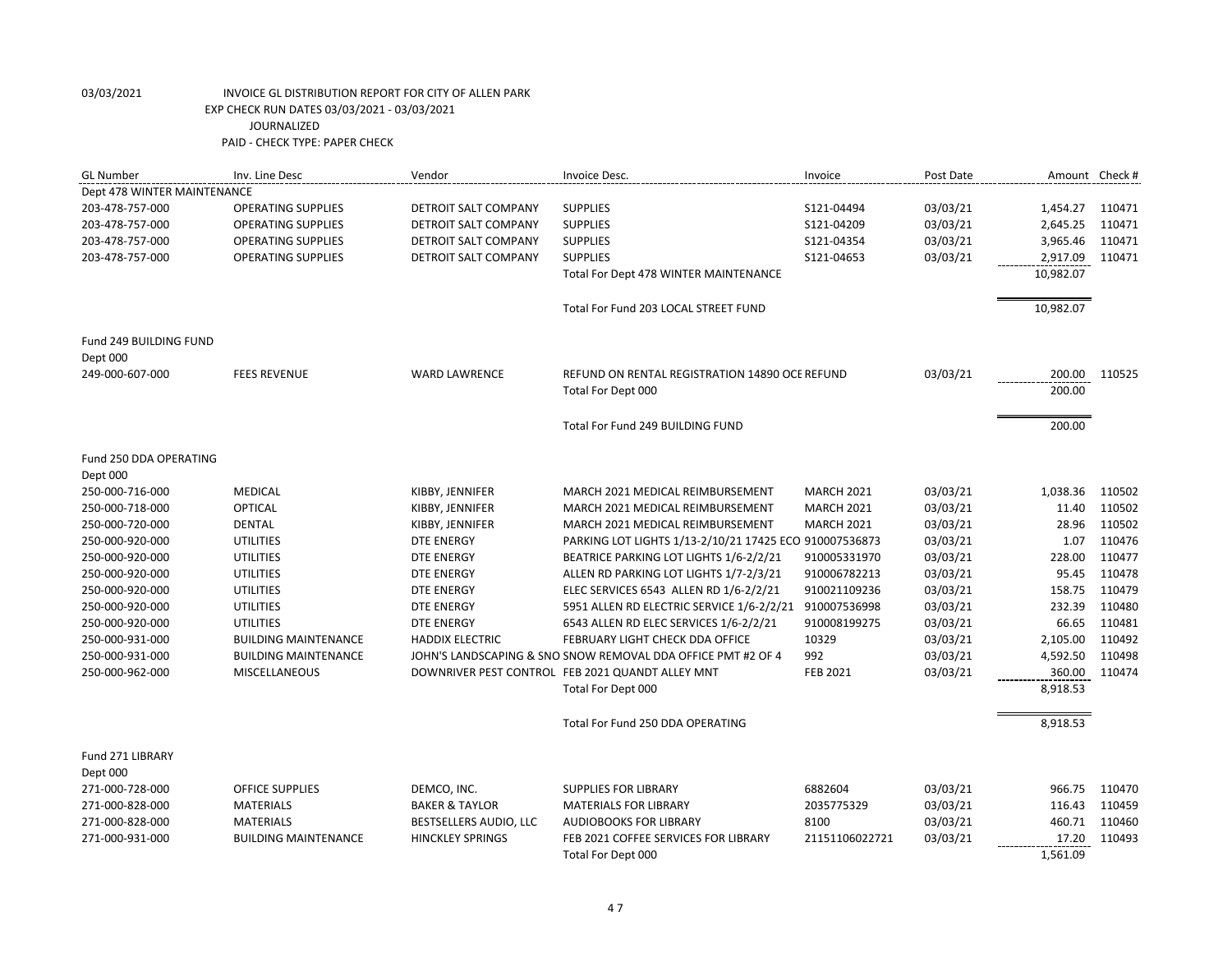| <b>GL Number</b>              | Inv. Line Desc                                                                     | Vendor                                              | Invoice Desc.                                                           | Invoice         | Post Date | Amount Check # |        |
|-------------------------------|------------------------------------------------------------------------------------|-----------------------------------------------------|-------------------------------------------------------------------------|-----------------|-----------|----------------|--------|
|                               |                                                                                    |                                                     | <b>Total For Fund 271 LIBRARY</b>                                       |                 |           | 1,561.09       |        |
| Fund 401 CAPITAL PROJECT FUND |                                                                                    |                                                     |                                                                         |                 |           |                |        |
| Dept 000                      |                                                                                    |                                                     |                                                                         |                 |           |                |        |
| 401-000-985-002               | CAPITAL OUTLAY - PUBLIC SAFETY CONTI CORPORATION                                   |                                                     | WATER HEATER REPLACEMENT IN FIRE DEPT                                   | 810019642       | 03/03/21  | 32,425.00      | 110466 |
| 401-000-985-002               | CAPITAL OUTLAY - PUBLIC SAFETY GLOBAL GREEN SERVICE GRP ASBESTOS REMOVAL FIRE DEPT |                                                     |                                                                         | 6514            | 03/03/21  | 10,100.00      | 110487 |
| 401-000-987-300               | CONST-DPS/WATER                                                                    | <b>AVI DEVELOPERS</b>                               | MASON WORK FOR NEW DPS BUILDING PMT #: 1736-8                           |                 | 03/03/21  | 58,844.51      | 110458 |
| 401-000-987-300               | CONST-DPS/WATER                                                                    |                                                     | GV CEMENT CONTRACTING C PMT #7 EXTRA 21AA LIMESTONE FOR MECHAN 21-104   |                 | 03/03/21  | 6,360.82       | 110491 |
| 401-000-987-300               | CONST-DPS/WATER                                                                    |                                                     | GV CEMENT CONTRACTING C PMT #7 EXTRA LIMESTONE FOR OFFICE BLDG S 21-103 |                 | 03/03/21  | 8,834.58       | 110491 |
| 401-000-987-300               | CONST-DPS/WATER                                                                    |                                                     | GV CEMENT CONTRACTING C PMT #7 INTALL BUILDING PAD FOR GARAGE           | 21-102          | 03/03/21  | 16,500.00      | 110491 |
| 401-000-987-300               | CONST-DPS/WATER                                                                    |                                                     | GV CEMENT CONTRACTING C SERVICES FOR NEW DPS BUILDING PMT #8            | 1736-8          | 03/03/21  | 141,051.32     | 110491 |
| 401-000-987-300               | CONST-DPS/WATER                                                                    |                                                     | NEW HUDSON CONSTRUCTIO NEW DPS BUILDING PROJECT #8                      | 1736-8          | 03/03/21  | 73,530.00      | 110495 |
| 401-000-987-300               | CONST-DPS/WATER                                                                    | JS VIG CONSTRUCTION CO                              | DPS NEW BUILDING PROJECT PMT #8                                         | 1736-8          | 03/03/21  | 456,489.39     | 110500 |
| 401-000-987-300               | CONST-DPS/WATER                                                                    | <b>MERLO CONSTRUCTION</b>                           | DPS WORK MEZZAININES PMT#8                                              | 1736-8          | 03/03/21  | 72,594.37      | 110505 |
|                               |                                                                                    |                                                     | Total For Dept 000                                                      |                 |           | 876,729.99     |        |
|                               |                                                                                    |                                                     | Total For Fund 401 CAPITAL PROJECT FUND                                 |                 |           | 876,729.99     |        |
| Fund 592 WATER & SEWER        |                                                                                    |                                                     |                                                                         |                 |           |                |        |
| Dept 600 WATER                |                                                                                    |                                                     |                                                                         |                 |           |                |        |
| 592-600-745-400               | <b>METER MAINTENANCE 5178</b>                                                      |                                                     | GREAT LAKES ACE HARDWAR FEB 2021 SUPPLY PURCHASES                       | <b>FEB 2021</b> | 03/03/21  | 49.14          | 110454 |
| 592-600-873-000               | <b>MAIN MAINTENANCE</b>                                                            | CORE & MAIN LP                                      | <b>PARTS</b>                                                            | N671307         | 03/03/21  | 281.92         | 110467 |
| 592-600-873-000               | <b>MAIN MAINTENANCE</b>                                                            | CORE & MAIN LP                                      | <b>PARTS</b>                                                            | N667941         | 03/03/21  | 870.00         | 110467 |
| 592-600-873-000               | <b>MAIN MAINTENANCE</b>                                                            | JOHN D. OSBORNE TRUCKING SUPPLIES WATER DEPT        |                                                                         | 94027           | 03/03/21  | 567.43         | 110499 |
| 592-600-873-000               | <b>MAIN MAINTENANCE</b>                                                            | JOHN D. OSBORNE TRUCKING SUPPLIES WATER DEPT        |                                                                         | 94090           | 03/03/21  | 569.32         | 110499 |
| 592-600-873-000               | <b>MAIN MAINTENANCE</b>                                                            | JOHN D. OSBORNE TRUCKING SUPPLIES WATER DEPT        |                                                                         | 94370           | 03/03/21  | 597.08         | 110499 |
| 592-600-873-000               | <b>MAIN MAINTENANCE</b>                                                            | JOHN D. OSBORNE TRUCKING SUPPLIES WATER DEPT        |                                                                         | 94403           | 03/03/21  | 579.83         | 110499 |
| 592-600-873-000               | <b>MAIN MAINTENANCE</b>                                                            | JOHN D. OSBORNE TRUCKING SUPPLIES WATER DEPT        |                                                                         | 94050           | 03/03/21  | 521.82         | 110499 |
| 592-600-873-200               | WC ALLIANCE OF DR WATERSHEDS WAYNE COUNTY                                          |                                                     | JAN 2021-MAR 2021 ECPAD O&M ASSESSMEN1305449                            |                 | 03/03/21  | 4,257.04       | 110526 |
|                               |                                                                                    |                                                     | Total For Dept 600 WATER                                                |                 |           | 8,293.58       |        |
| Dept 601 601 SEWER            |                                                                                    |                                                     |                                                                         |                 |           |                |        |
| 592-601-745-200               | PAVEMENT REPAIRS                                                                   | SAVONE CEMENT, INC.                                 | REMOVE AND REPLACE PAVEMENT ALLEN RD                                    | 10317-639       | 03/03/21  | 8,306.00       | 110452 |
| 592-601-757-000               | <b>OPERATING SUPPLIES</b>                                                          | <b>SMART BILL</b>                                   | MARCH 2021 WATER BILLS & SUPPLIES                                       | 48518-S         | 03/03/21  | 1,991.85       | 110518 |
| 592-601-907-300               | <b>EXCESS FLOW- WAYNE COUNTY</b>                                                   | <b>DUWA</b>                                         | FEB 2021 FIXED EXCESS FLOW                                              | 0000301275      | 03/03/21  | 71,984.00      | 110482 |
| 592-601-908-000               | <b>IWC CHARGES- DETROIT</b>                                                        | <b>GREAT LAKES WATER AUTHO JAN 2021 IWC CHARGES</b> |                                                                         | <b>JAN 2021</b> | 03/03/21  | 1,564.73       | 110473 |
| 592-601-930-000               | <b>SEWER MAINTENANCE</b>                                                           | SAVONE CEMENT, INC.                                 | HAULING OF MULCH & CONCRETE OUT OF CIT 10317-638                        |                 | 03/03/21  | 2,800.00       | 110452 |
| 592-601-930-000               | <b>SEWER MAINTENANCE</b>                                                           | SAVONE CEMENT, INC.                                 | REMOVE AND REPLACE PAVEMENT/ SANITARY 10317-637                         |                 | 03/03/21  | 17,748.50      | 110452 |
| 592-601-962-000               | <b>MISCELLANEOUS</b>                                                               | ALLEGRA MARKETING                                   | ENVELOPE SUPPLIES FOR WATER DEPT                                        | 9224            | 03/03/21  | 227.80         | 110529 |
|                               |                                                                                    |                                                     | Total For Dept 601 601 SEWER                                            |                 |           | 104,622.88     |        |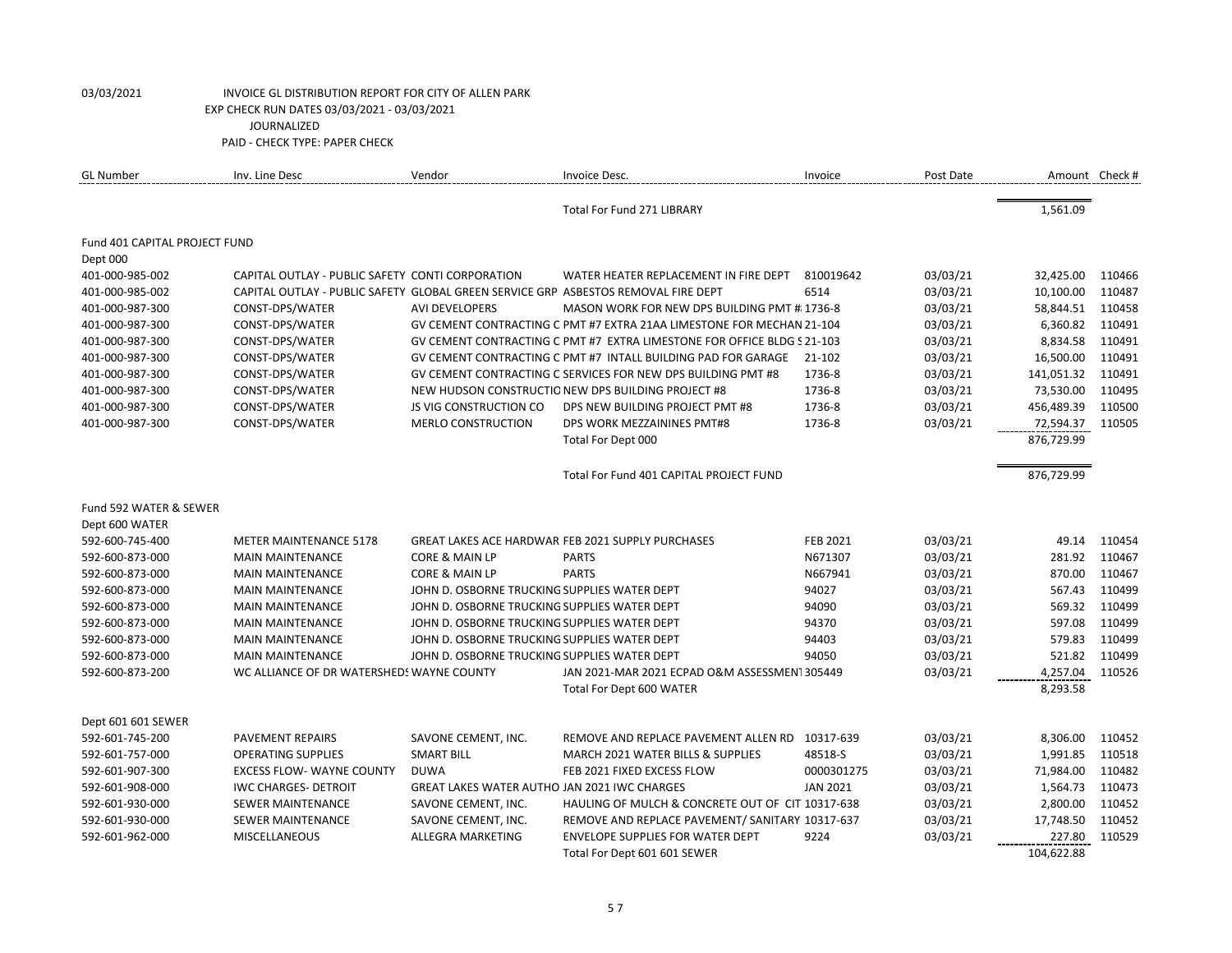| <b>GL Number</b>                    | Inv. Line Desc                   | Vendor                   | Invoice Desc.                                                                      | Invoice                 | Post Date | Amount Check # |        |
|-------------------------------------|----------------------------------|--------------------------|------------------------------------------------------------------------------------|-------------------------|-----------|----------------|--------|
| Dept 603 603 BASIN                  |                                  |                          |                                                                                    |                         |           |                |        |
| 592-603-757-000                     | <b>OPERATING SUPPLIES</b>        | <b>SAM'S CLUB DIRECT</b> | FEB 2021 SUPPLIES                                                                  | FEB 2021                | 03/03/21  | 133.45         | 110514 |
| 592-603-757-000                     | <b>OPERATING SUPPLIES</b>        |                          | WOLVERINE WATER WORKS 2 YR SERVICE ALARMAGENT CLOUD SCADA PRC 210114               |                         | 03/03/21  | 792.00         | 110530 |
| 592-603-853-000                     | <b>TELEPHONE</b>                 | <b>VERIZON WIRELESS</b>  | BASIN PHONE SERVICES 1/24/21-2/23/21                                               | 9874012912              | 03/03/21  | 50.04          | 110523 |
| 592-603-931-000                     | <b>BUILDING MAINTENANCE 5171</b> |                          | GREAT LAKES ACE HARDWAR FEB 2021 SUPPLY PURCHASES                                  | <b>FEB 2021</b>         | 03/03/21  | 94.98          | 110454 |
| 592-603-931-000                     | <b>BUILDING MAINTENANCE</b>      | <b>GRAINGER</b>          | <b>PARTS</b>                                                                       | 9799656815              | 03/03/21  | 171.37         | 110489 |
|                                     |                                  |                          | Total For Dept 603 603 BASIN                                                       |                         |           | 1,241.84       |        |
|                                     |                                  |                          |                                                                                    |                         |           |                |        |
| Dept 604 ADMINISTRATION/DEBT        |                                  |                          |                                                                                    |                         |           |                |        |
| 592-604-987-200                     | <b>CITY GO EXPENSE</b>           | <b>US BANK</b>           | 2019-2021 LTGO                                                                     | 1726277                 | 03/03/21  | 175,931.25     | 110522 |
|                                     |                                  |                          | Total For Dept 604 ADMINISTRATION/DEBT                                             |                         |           | 175,931.25     |        |
|                                     |                                  |                          | Total For Fund 592 WATER & SEWER                                                   |                         |           | 290,089.55     |        |
| Fund 701 TRUST AND AGENCY           |                                  |                          |                                                                                    |                         |           |                |        |
| Dept 000                            |                                  |                          |                                                                                    |                         |           |                |        |
| 701-000-254-000                     | POLICE DONATIONS                 | <b>DBC AMERICA</b>       | TRAINING T SHIRTS POLICE DEPT                                                      | 1403                    | 03/03/21  | 491.36         | 110469 |
|                                     |                                  |                          | Total For Dept 000                                                                 |                         |           | 491.36         |        |
|                                     |                                  |                          | Total For Fund 701 TRUST AND AGENCY                                                |                         |           | 491.36         |        |
| Fund 703 SCHOOL AND COUNTY TAX FUND |                                  |                          |                                                                                    |                         |           |                |        |
| Dept 000                            |                                  |                          |                                                                                    |                         |           |                |        |
| 703-000-225-009                     | DUE TO SCHOOLS                   |                          | ALLEN PARK PUBLIC SCHOOLS TAX DISTRIBUTION THRU 2/15/21                            | TAX DIST 2/15/21        | 03/03/21  | 22,420.33      | 1937   |
| 703-000-225-009                     | DUE TO SCHOOLS                   |                          | MELVINDALE NAP PUBLIC SCI TAX DISTRIBUTION THRU 2/15/21                            | <b>TAX THRU 2/15/21</b> | 03/03/21  | 14,402.66      | 1938   |
| 703-000-235-000                     |                                  |                          | DUE TO WAYNE CO.-COMM. COLLI WAYNE COUNTY TREASURER TAX DISTRIBUTION THRU 2/15/21  | <b>TAX THRU 2/15/21</b> | 03/03/21  | 432,780.24     | 1939   |
| 703-000-236-000                     | DUE TO WAYNE CO.- RESA/ISD       |                          | WAYNE COUNTY TREASURER TAX DISTRIBUTION THRU 2/15/21                               | <b>TAX THRU 2/15/21</b> | 03/03/21  | 12,954.33      | 1939   |
| 703-000-237-000                     | DUE TO WAYNE CO.- H.C.M.A.       |                          | WAYNE COUNTY TREASURER TAX DISTRIBUTION THRU 2/15/21                               | <b>TAX THRU 2/15/21</b> | 03/03/21  | 28,089.79      | 1939   |
| 703-000-238-000                     |                                  |                          | DUE TO WAYNE CO. - DRAINS R11 WAYNE COUNTY TREASURER TAX DISTRIBUTION THRU 2/15/21 | <b>TAX THRU 2/15/21</b> | 03/03/21  | 3,588.17       | 1939   |
| 703-000-239-000                     | DUE TO WAYNE CO. - VET           |                          | WAYNE COUNTY TREASURER TAX DISTRIBUTION THRU 2/15/21                               | <b>TAX THRU 2/15/21</b> | 03/03/21  | 4,906.81       | 1939   |
| 703-000-240-000                     | DUE TO WAYNE CO. - S.E.T.        |                          | WAYNE COUNTY TREASURER TAX DISTRIBUTION THRU 2/15/21                               | <b>TAX THRU 2/15/21</b> | 03/03/21  | 14,224.73      | 1939   |
| 703-000-241-000                     | DUE TO WAYNE CO.-OPERATING       |                          | WAYNE COUNTY TREASURER TAX DISTRIBUTION THRU 2/15/21                               | <b>TAX THRU 2/15/21</b> | 03/03/21  | 140,636.99     | 1939   |
| 703-000-242-000                     |                                  |                          | DUE TO WAYNE CO.-TRANSIT AUTI WAYNE COUNTY TREASURER TAX DISTRIBUTION THRU 2/15/21 | <b>TAX THRU 2/15/21</b> | 03/03/21  | 133,415.88     | 1939   |
| 703-000-243-000                     | DUE TO WAYNE CO.-PARKS           |                          | WAYNE COUNTY TREASURER TAX DISTRIBUTION THRU 2/15/21                               | <b>TAX THRU 2/15/21</b> | 03/03/21  | 32,830.89      | 1939   |
| 703-000-243-100                     | DUE TO WAYNE COUNTY - ZOO        |                          | WAYNE COUNTY TREASURER TAX DISTRIBUTION THRU 2/15/21                               | <b>TAX THRU 2/15/21</b> | 03/03/21  | 13,347.64      | 1939   |
| 703-000-243-200                     | DUE TO WAYNE CTY - ARTS (DIA)    |                          | WAYNE COUNTY TREASURER TAX DISTRIBUTION THRU 2/15/21                               | <b>TAX THRU 2/15/21</b> | 03/03/21  | 26,702.04      | 1939   |
| 703-000-243-300                     | DUE TO WAYNE CTY - JAILS         |                          | WAYNE COUNTY TREASURER TAX DISTRIBUTION THRU 2/15/21                               | <b>TAX THRU 2/15/21</b> | 03/03/21  | 125,269.38     | 1939   |
| 703-000-275-000                     | <b>REFUNDABLE TAXES</b>          |                          | VANHOVEL, LISAR-MICHAEL J 2020 Win Tax Refund 30 019 09 0011 000                   | 30019090011000          | 03/03/21  | 16.80          | 1940   |
| 703-000-275-000                     | <b>REFUNDABLE TAXES</b>          | KELLY, NEAL-CORA         | 2020 Win Tax Refund 30 003 03 0257 001                                             | 30003030257001          | 03/03/21  | 24.17          | 1941   |
| 703-000-275-000                     | <b>REFUNDABLE TAXES</b>          | DANAHER, KAREN S         | 2020 Win Tax Refund 30 028 07 0120 000                                             | 30028070120000          | 03/03/21  | 20.49          | 1942   |